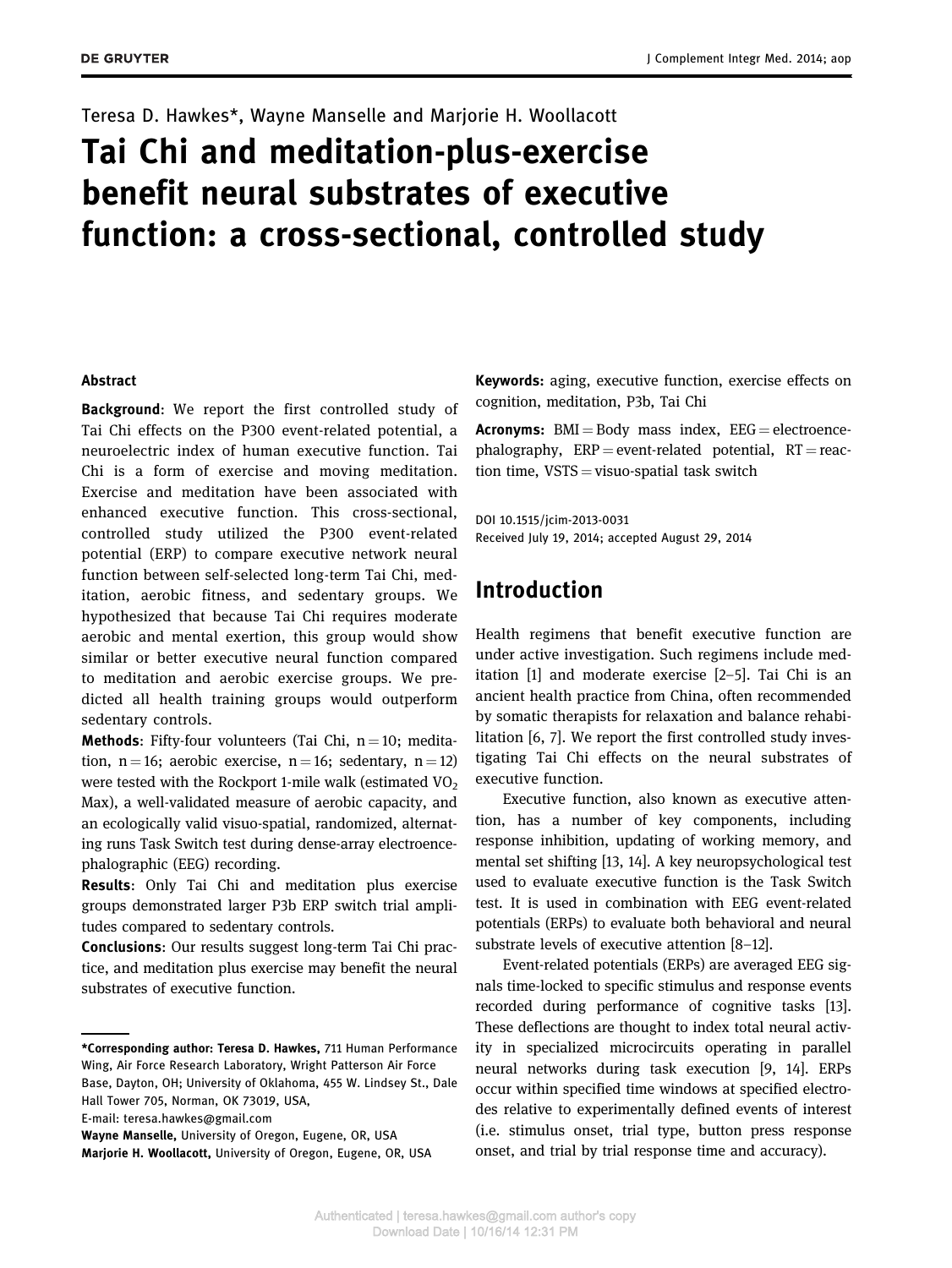Response inhibition, working memory updating, and mental set shifting tasks routinely evoke the P300, a characteristic positive waveform in the time window ~250–800 ms post-stimulus presentation [9, 15–17].

The P300 has been dissociated into two main components, the P3a (electrode Fz) and P3b (electrode Pz), and is associated with activity in the fronto-temporo-parietal executive network [18].

The P3a is thought to index attentional orienting to a relevant stimulus [9, 19], with larger amplitudes indexing more robust allocation of attentional resources to stimuli [20]. Novel stimuli are associated with larger P3a amplitudes while habituation is associated with P3a amplitude reduction [9, 21].

The P3b is thought to index working memory allocation to stimulus processing. Paradigm structure affects the amplitude of the P3b; more complex tests result in smaller amplitudes and longer latencies. Shorter latencies are thought to index more efficient processing [2]. Characteristics of the P300 can be considered a proxy for measurement of executive neural substrates. Thus, this study included P300 component amplitude and latency as proxies for executive function neural substrates within a Task Switch test.

Studies on the association of exercise training with enhancements to P300 ERPs are numerous [2, 3, 5]. Larger P3b amplitudes are seen in elderly adults who regularly engage in moderate aerobic exercise compared to sedentary elderly [3]. Young and older adults participating in regular physical activity showed larger P3b amplitudes and shorter latencies on a task-switching paradigm compared to inactive adults [2].

Exercise has also been shown to lead to improvements in aerobic capacity (i.e. estimated, submaximal, and maximal  $VO<sub>2</sub>$  Max). Aerobic capacity is the ability of tissues subserving neuromotor behavior to uptake and utilize  $O_2$  [22]. Exercise and higher VO<sub>2</sub> Max are associated with improvements in cognitive capacity [2, 4, 5]. Importantly, Tai Chi has been shown to require moderate aerobic exertion [23].

Meditation training is also associated with improvements in executive function [1]. Meditation requires focused attention [24], and thus, mental exertion. Importantly, meditation does not require aerobic exertion [25]. Interestingly, Tai Chi is a form of moving meditation [26]. Thus Tai Chi may be considered a practice requiring mental and aerobic exertion.

As noted, Tai Chi effects on aerobic capacity have been documented [23], but there have been no studies examining its training effects on the P300 neuroelectric proxy for executive function [27]. Therefore this study aimed to determine if persons who were long-term Tai

Chi practitioners would show enhancements to executive function and aerobic capacity. This pilot cross-sectional observational study compared the performance of individuals who had chronic training in Tai Chi, meditation plus exercise, or aerobic exercise alone to individuals practicing a sedentary lifestyle on estimated  $VO<sub>2</sub>$  Max and P300 latency and amplitude.

### Materials and methods

### Subjects

Participants were recruited by local Craigslist and newspaper ads, and flyers posted throughout Eugene and Springfield, Oregon. Inclusion criteria were (1) no selfreported neurological or physical disorders, (2) living independently, and (3) aged 20–75. Sedentary participants were required to have (1) a generally inactive lifestyle for 5 or more years, and (2) no prior experience with meditation or Tai Chi. Health regimen practitioners (Tai Chi, Meditation, or Exercise) were required to (1) have practiced at least 5 years or more, three times/week, 30 minutes/session. All participants had self-selected into their preferred level and type of exercise activity. Fifty-nine participants responding to the health regimen recruitment campaign agreed to 4 h of testing scheduled at their convenience. Because acute exercise may positively affect cognitive performance [28, 29], we scheduled cognitive and exercise testing separately. Two participants who could not use a computer effectively were excluded as our executive attention tests were administered via computer. Two subjects did not complete testing. One subject who presented with bipolar disorder was excluded. Thus, 54 subjects completed all tests and were included in this analysis (female  $=$  27). Final group composition was (1) 10 Tai Chi (female  $=$  3), (2) 16 meditation plus exercise (female  $= 6$ ), (3) 16 aerobic exercisers (female  $= 8$ ), and (4) 12 generally sedentary (female  $= 10$ ) participants. Body mass index (BMI) as kg weight/height  $m<sup>2</sup>$  was recorded (see Table 1). Subject recruitment and experimental protocol were approved by the University of Oregon Institutional Review Board. Subjects gave informed consent and were compensated for their participation.

### Multivariate cross-sectional observational design

In multivariate designs, multiple dependent variables are measured on subjects who are assigned membership in carefully defined groups. In observational designs key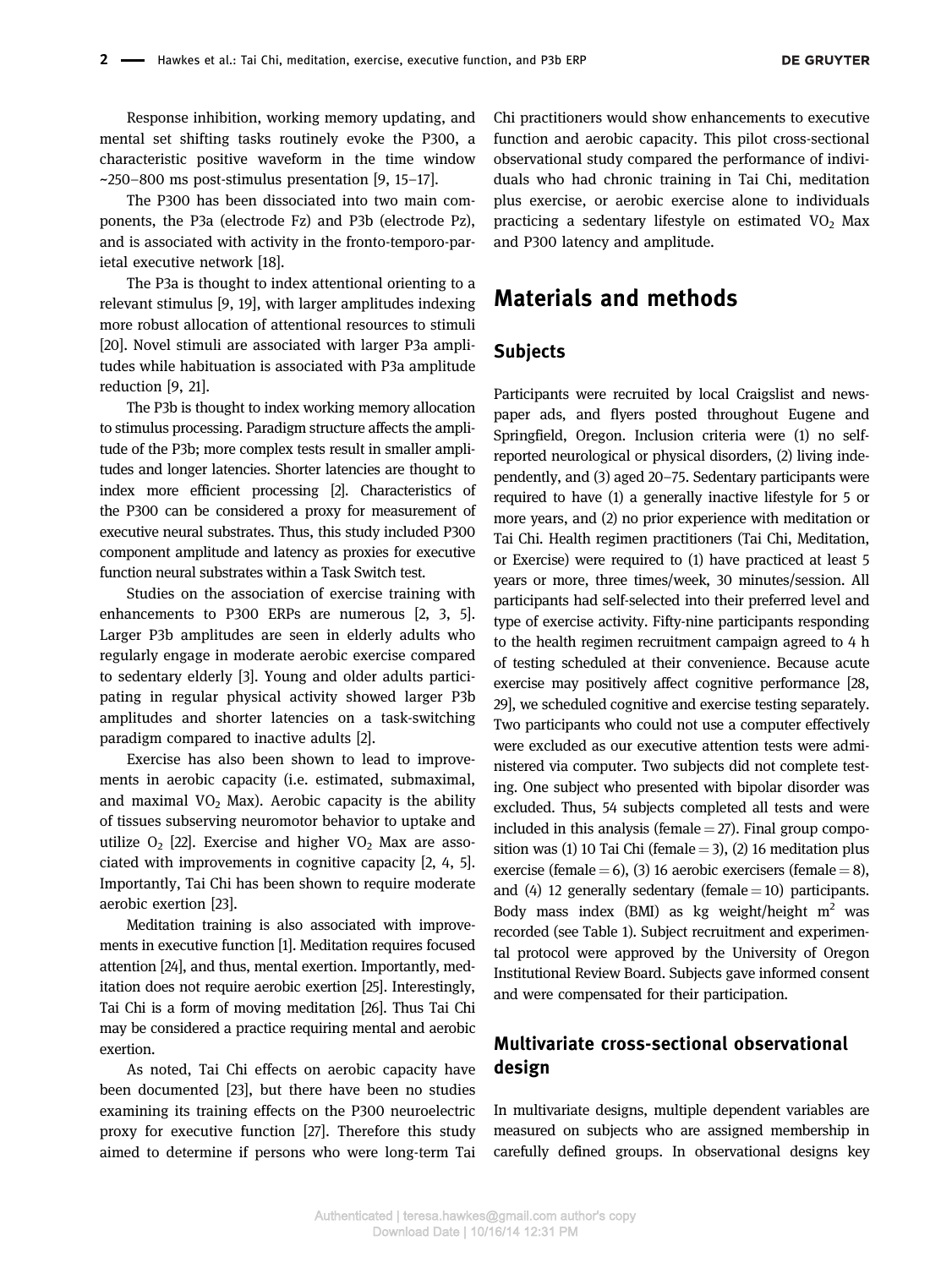| Group      | n  | <b>Females</b> | Age, years |       | VO <sub>2</sub> Max,<br>mL/kg/min O <sub>2</sub> |      | BMI, $\text{kg/m}^2$ |           |
|------------|----|----------------|------------|-------|--------------------------------------------------|------|----------------------|-----------|
|            |    |                | M          | SD    | M                                                | SD   | M                    | <b>SD</b> |
| Tai Chi    | 10 | 3              | 55.4       | 12.99 | 34.14                                            | 6.34 | 29.3                 | 3.77      |
| Meditation | 16 | 6              | 48.63      | 15.00 | 41.83                                            | 9.04 | 23.3                 | 3.53      |
| Aerobics   | 16 | 8              | 44.09      | 16.2  | 45.66                                            | 9.67 | 23.78                | 2.62      |
| Sedentary  | 12 | 10             | 46.92      | 12.81 | 28.68                                            | 5.76 | 27.93                | 6.37      |

Table 1 Participant physiological scores.

Global ranges: Age: 22-75 years; BMI: 18.50-37.90 kg/m<sup>2</sup>; estimated VO<sub>2</sub> Max: 17.23-60.00 mL/kg/min O<sub>2</sub>.

variables known to affect individual outcomes between subjects should be measured, included in the design, or controlled for statistically. Executive function is known to be affected by aerobic capacity, age, and chronic exercise practice. Thus, our quasi-independent factor was long-term lifestyle (group) divided into three health practice groups: (1) Tai Chi, (2) meditation, and (3) aerobic fitness versus (4) sedentary (non-practicing) controls. Unexpectedly, during data collection our meditation participants all self-reported sufficient aerobic activity to qualify for the aerobic fitness group as well. Thus we had two health practice groups who engaged in combined chronic mental and exercise training. Indeed, each training group reported similar amounts of moderate exercise; thus our health regimen groups were equated on exercise effects. The difference between these groups was attentional focus required to perform their respective health regimens (24, 28): focused while moving, focused while sitting, and unfocused (Tai Chi, meditation, and exercise, respectively). Our dependent measures were: (1) physiological (age, estimated  $VO<sub>2</sub>$  Max, BMI, P3a and P3b amplitude, and latency) and (2) cognitive [switch reaction time (SwRT) and % local switch costs]. As noted, since age effects have been routinely associated with physiological and cognitive variables, and we were evaluating a large age range, age was entered into our model as covariate.

### Testing measures

#### Lifetime health activities self-report

Participants self-reported average daily (minutes) and weekly (days) aerobic exercise, meditation, or Tai Chi practice, and total number of years of practice.

#### Aerobic capacity – Rockport 1-mile walk [22, 30]

The Rockport 1-mile walk was administered to all participants according to the protocol of Kline et al. [22]. Ending heart rate, weight, gender, age, and walk time were entered into an online java applet (ExRx.net) [31]. Estimated  $VO<sub>2</sub>$  Max controlled for age, weight, and gender was obtained (aerobic capacity in  $mL/kg/min$  O<sub>2</sub> utilized during exercise) [25].

#### Executive function test

Visuo-spatial task switch (VSTS) test with dense-array EEG 256-hydrocel, NetAmps 300 system [32] was used. The VSTS was a randomized alternating runs, non-cued VSTS test developed at the Mayr Laboratories, University of Oregon [33]. A red dot stimulus was displayed in a horizontally oriented fixation rectangle on a computer monitor located ~24 inches (60.96 cm) in front of the participant. Participants were trained to respond as quickly and accurately as possible to stimulus appearance using a two-button mouse. In this ecologically valid paradigm, the next stimulus appeared immediately subsequent to each response.

#### Button press response rules

Rules 1 and 2 dictated how to indicate the spatial location of a randomly appearing dot within the fixation rectangle. For Rule 1, button press was compatible with dot location. For Rule 2, button press was incompatible with dot location. Trials in which a switch of response rule was not required were designated no-switch trials. For switch trials (Rule 3) participants switched between Rules 1 and 2 on every other trial. In the case of error, participants were provided with visual feedback. They corrected their error and continued the trial block. Participants practiced each rule until they achieved at least 85% accuracy. Rules 1 and 2 consisted of two blocks of 48 trials. Rule 3 consisted of 12 blocks of 48 trials. The test was coded in E-Prime (Psychology Software Tools) for use with densearray EEG. Events were (1) stimulus type (congruent right, congruent left; incongruent right, incongruent left); (2) trial type (congruent switch, congruent no-switch,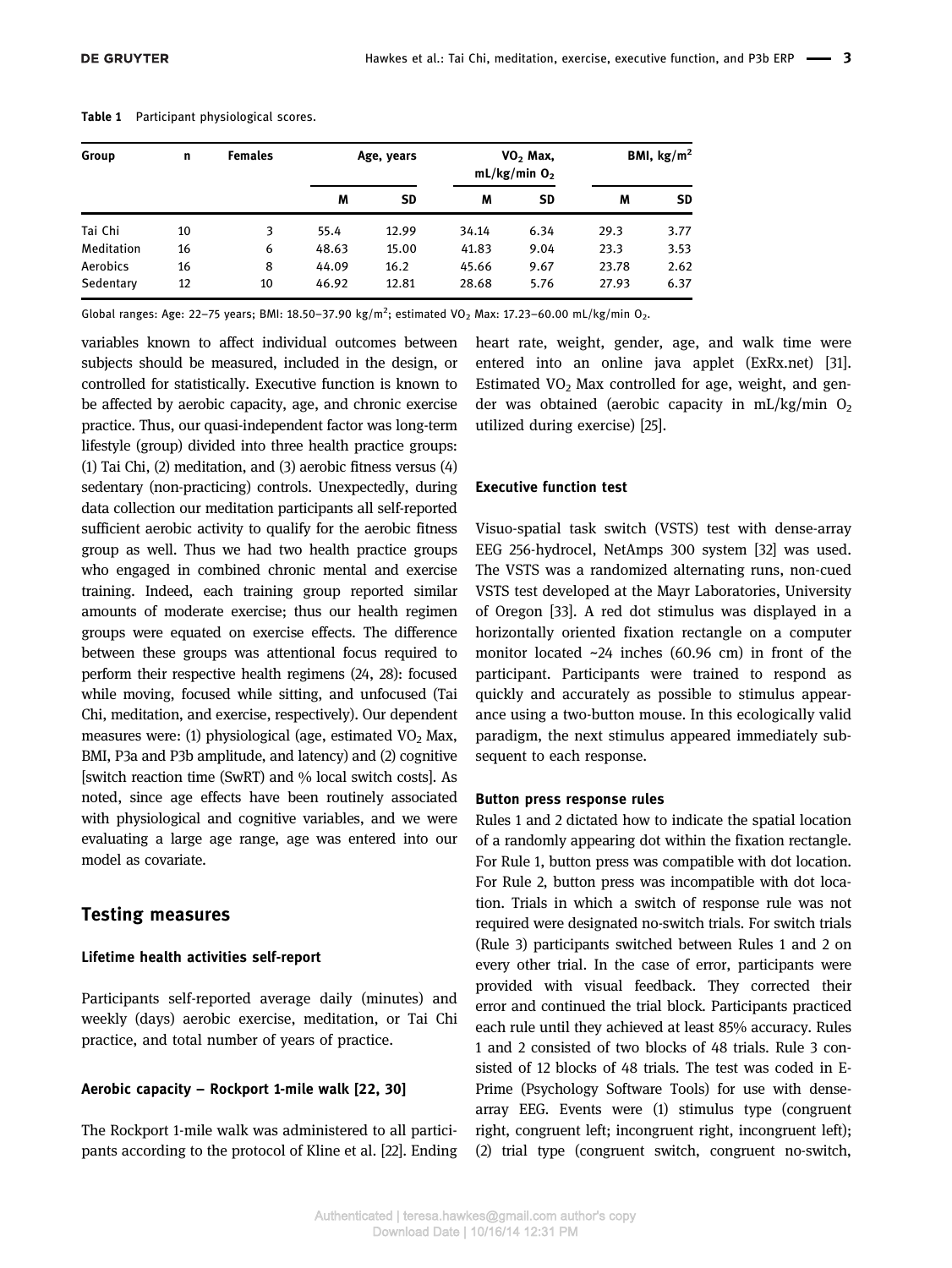incongruent switch, incongruent no-switch); and response (correct or incorrect). This coding allowed us to precisely identify reaction time (RT) associated with each type of trial and stimulus. Percent local switch costs were calculated thus to control for any possible speed-accuracy trade-off effects: (SwRT – No-SwRT)/No-SwRT. P300 ERPs were extracted (see below). Only switch and no-switch trials were evaluated.

#### EEG data collection

Dense-array EEG was collected with a 256-electrode Electrical Geodesics (EGI) EEG System 300 and digitized with a 24-bit A/D converter (EGI, Eugene, OR). Data were collected at 250 Hz. Channels were referenced to VREF. Scalp electrode impedances were at or below 5 kΩ. Data were collected in a sound attenuated, EM-shielded booth [32]. Participants were provided with a Table Clamp chin rest.

#### EEG data analysis

EGI Netstation EEG data processing workflow for ERP extraction was performed [34]: (1) 2 Hz first-order highpass and (2) 30 Hz low-pass filters were applied. Data were segmented thus: 300 ms before event to 500 ms after event. Artifact detection (bad channels, eye blinks, and eye movements) was performed. Artifact containing segments were eliminated. All data were hand inspected to identify any remaining bad segments. Bad channel replacement through interpolation from surrounding channels was performed. Segments were averaged by channel, this average was re-referenced to a computed average reference, and then baseline corrected from 300 ms pre-stimulus to 500 ms post-stimulus (32). P300 a and b waveforms were plotted at Fz and Pz, respectively. Magnitude of amplitude and latency were extracted and plotted from baseline-corrected files in the time window 300 ms pre- to 500 ms post-stimulus. The largest-going waveform post-stimulus was defined as peak amplitude  $(\mu V)$ . Latency was defined as time (ms) between stimulus onset and waveform peak value.

#### Overall data analysis

A multivariate analysis of covariance (MANCOVA) and Levene's test for homogeneity of variance were performed. The conservative Sidak correction (a variant of

the Bonferroni correction) was used for post hoc analyses. α was set at 0.05 for the main MANCOVA. A bivariate correlation was run on all variables. To control for ɑ slippage for multiple analyses, a Bonferroni correction was applied, and α was set at 0.0125 for the correlations. Our quasi-independent variable was group. Because normal aging is associated with degradation of cognitive and physiological function, age was included as a covariate. Dependent variables were estimated  $VO<sub>2</sub>$  Max, BMI, SwRT, percent local switch costs, P3a switch amplitude, P3a switch latency, P3b switch amplitude, and P3b switch latency. Groups were dummy coded as: Tai Chi, 1; meditation plus exercise, 2; aerobic fitness, 3; and sedentary control, 4. All analyses were run with PSAW Statistics 19 (IBM, Chicago, IL). Effect size profile for physiological and cognitive variables was calculated.

#### Model

Because age and lifestyle strongly affect cognitive capacity, we compared measures from two key domains: (1) physiological and (2) cognitive between four lifestyle groups (Tai Chi, meditation plus exercise, exercise, and sedentary lifestyle).

### Results

#### P300

A P300 complex was observed at midline electrode sites in the time window 300 ms pre- to 500 ms post-stimulus. The P3a and P3b were present across all subjects and groups at Fz and Pz, respectively (see Figure 1). P3a amplitude and latency did not differ between groups, suggesting orientation to incoming stimuli was similar for all participants. P3b amplitude and latency did differ between groups and were included in our model as executive function measures along with SwRT and percent local switch costs.

#### MANCOVA

Levene's statistic indicated our data were suitable for the MANCOVA procedure. Our MANCOVA was significant (Wilk's lambda (Λ) (F(24, 26) = 1,417.561, p < 0.001, partial eta square  $= 0.999$ . This indicates 99% of the variance is explained in our outcome measures. This is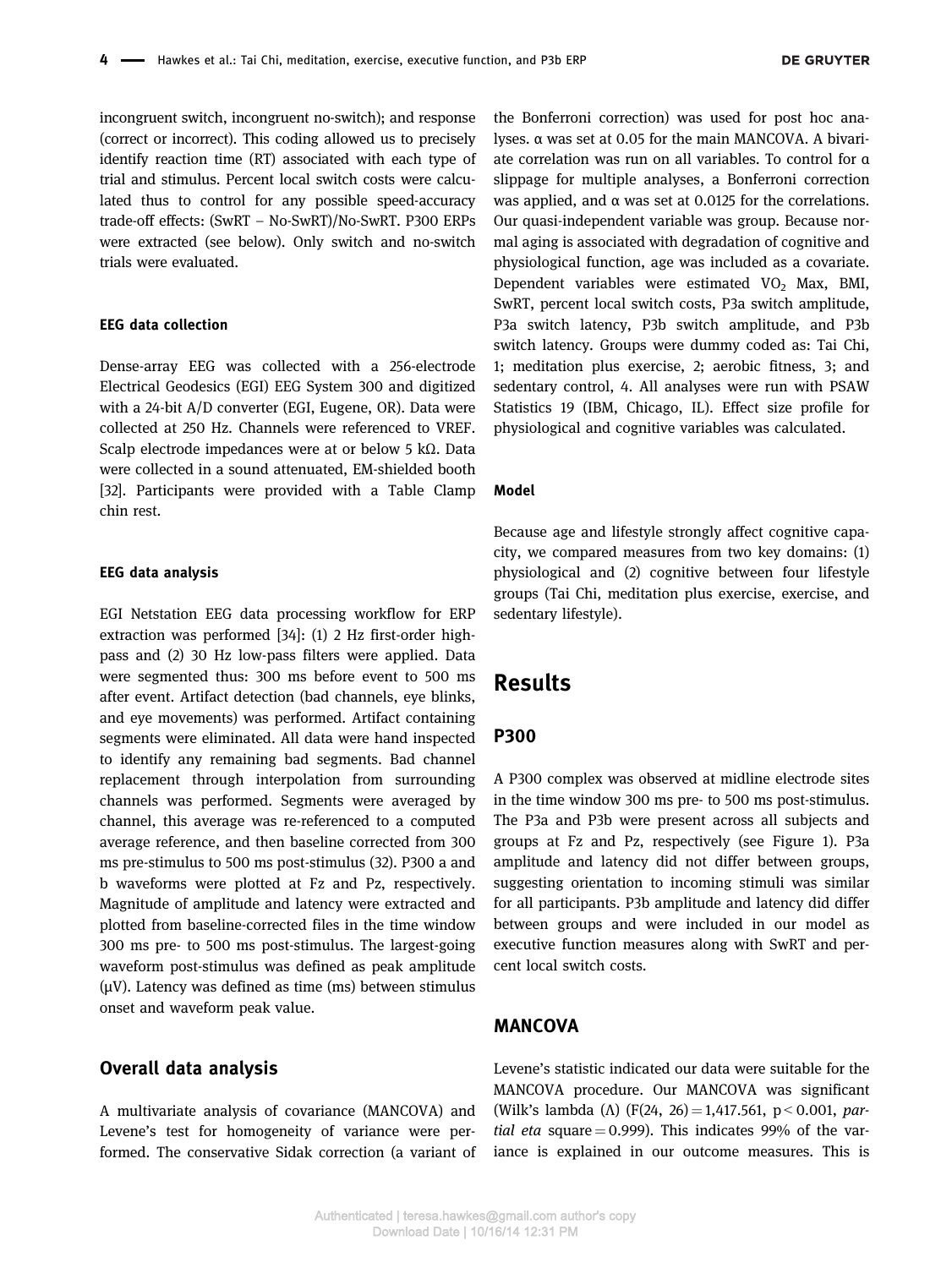

Figure 1 P3b switch amplitude grand averages by group: Tai Chi, meditation  $+$  exercise, aerobic exercise, and sedentary. 800 ms time window.

unusual and may be due to the inclusion age as covariate in a model with cognitive and physiological measures. Age and group strongly impacted both physiological and cognitive function [2, 20]. Age (Wilk's lambda (Λ) (F(24,  $26$ ) = 3.488, p = 0.001, partial eta square = 0.763) and group membership (Wilk's lambda (Λ) (F(72, 78.562) = 2.321,  $p < 0.001$ , partial eta square = 0.679) significantly affected our outcome measures. Age explained ~76% and group membership explained ~68% of our explained variance.

### Effect of age and group on significant dependent measures

The effect size profile for variance explained by group and age for our significant variables is presented in Figure 2.

Table 2 Participant cognitive scores.



**Figure 2** Effect size profile of group (Tai Chi, meditation  $+$  exercise, aerobic exercise, and sedentary) and age in years for key cognitive and physiological variables.

SwRT (ms), percent local switch costs, P3b switch amplitude (μV), age in years, estimated VO<sub>2</sub> Max (mL O<sub>2</sub>/kg/min), and BMI (kg/m<sup>2</sup>)

Effect size weights are shown in exact proportion for easier visualization of the interaction between these measures by predictor. Table 1 presents physiological scores by group. Table 2 presents cognitive scores by group.

#### Age

As expected, age had a significant effect on  $(1)$  VO<sub>2</sub> Max  $(F(1, 49) = 31.789, p < 0.001, partial \text{ eta square} = 0.393).$ This suggests age accounted for almost 40% of the variance in  $VO<sub>2</sub>$  Max scores (48). (2) Age also significantly impacted SwRT (F(1, 49) = 22.249, p < 0.001, partial eta

| Group      | n  | <b>SwRT</b> |        | <b>SCosts</b> |        | P3b Amp |      | P3b Lat |        |
|------------|----|-------------|--------|---------------|--------|---------|------|---------|--------|
|            |    | M           | SD     | м             | SD     | M       | SD   | м       | SD     |
| Tai Chi    | 10 | 453.94      | 110.84 | 14.13         | 11.97  | 3.94    | 2.43 | 256.40  | 122.48 |
| Meditation | 16 | 477.41      | 188.88 | 401.23        | 122.83 | 4.38    | 1.85 | 264.00  | 72.40  |
| Aerobics   | 16 | 489.63      | 96.89  | 400.84        | 53.90  | 3.13    | 1.45 | 269.50  | 82.70  |
| Sedentary  | 12 | 654.3       | 154.56 | 654.3         | 154.56 | 2.08    | 0.76 | 203.33  | 42.09  |

SwRT (ms); SCosts, % local switch costs (%); P3b Amp, P3b ERP switch trial amplitude (μV); P3b Lat, P3b ERP switch trial latency (ms). Global ranges: SwRT: 301.88–1104.1; % local switch costs: –0.19–57.87.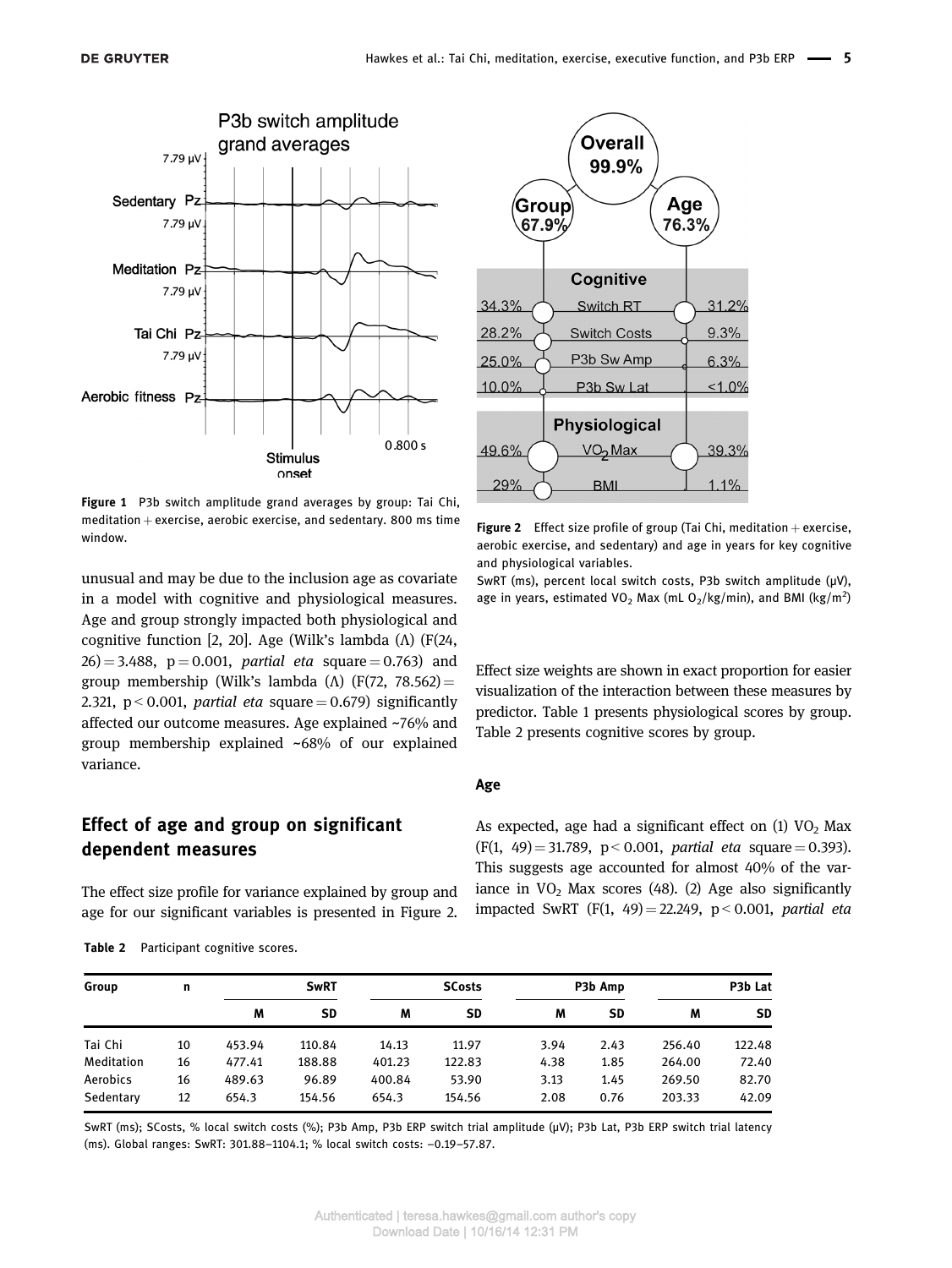square  $= 0.312$ ). Thus, 31% of the variance in SwRT was accounted for by normal aging. (3) Interestingly, though age significantly impacted percent switch costs (F(1,  $(49) = 5.025$ , p = 0.030, partial eta square = 0.093), the effects of aging on percent switch costs was small (9%). (4) Age did not significantly impact P3b switch amplitude (F(3, 49) = 5.459, p = 0.075, partial eta square  $(0.063)$  and contributed only 6% of the variance explained. Age was not significantly different by group ( $p = 0.291$ ).

#### Group

Group had a significant effect on  $(1)$  VO<sub>2</sub> Max (F(3,  $(49) = 16.103$ ,  $p < 0.001$ , partial eta square = 0.496). This suggests almost 50% of the variance in  $VO<sub>2</sub>$  Max score was due to the effects of group membership (lifestyle). Thus, group membership and aging contributed similarly to this physiological measure. (2) Group effect on SwRT was significant  $(F(3, 49) = 8.528, p < 0.001,$ *partial eta* square  $= 0.343$ . This indicates 34% of the variance in SwRT could be attributed to group membership. Again, this is similar to the amount of variance explained by normal aging. (3) Group effect on percent local switch cost was significant  $(F(3, 49) = 6.399,$  $p = 0.001$ , *partial eta* square  $= 0.282$ ). This suggests 28% of the variance in percent switch costs was due to group membership. Recall, the age covariate explained 9% of the variance on this measure, while group explained 28%. (4) P3b switch amplitude was also significantly affected by group  $(F(3, 49) = 5.459,$  $p = 0.003$ , *partial eta* square  $= 0.250$ ). Group membership explained 25% of the variance in P3b switch amplitude while the age covariate did not significantly affect this executive proxy.

Neither age nor group significantly affected P3b switch latency.

#### Post hoc comparisons

#### Self-reported lifetime hours of aerobic practice

Aerobic fitness practitioners reported significantly more hours of aerobic practice than sedentary controls  $(p = 0.021)$ . Meditators and Tai Chi practitioners did not differ from sedentary controls on self-reported lifetime hours of aerobic exercise ( $p = 0.670$  and  $p = 0.401$ , respectively).

Physiological measures (see Figure 3 and Table 1).

#### Cardiovascular function A. Estimated VO<sub>2</sub> max





**Figure 3** (A) Estimated VO<sub>2</sub> Max (mL O<sub>2</sub>/kg/min) and (B) BMI ( $kg/m<sup>2</sup>$ ) group means ( $\pm$ 1 SE). Groups: Tai Chi, meditation  $+$  exercise, aerobic exercise, and sedentary.

#### VO2 Max (see Figure 3A)

Aerobic fitness practitioners outperformed Tai Chi practitioners ( $p = 0.043$ ) and sedentary controls ( $p < 0.001$ ) on aerobic capacity. Meditators  $(p < 0.001)$  and Tai Chi practitioners ( $p = 0.025$ ) also outperformed sedentary controls (see Figure 3). This is to be expected, as Tai Chi requires moderate aerobic exertion and our meditators selfreported aerobic activity.

#### Body mass index (see Figure 3B)

BMI was significantly different between groups ( $p =$ 0.002). Both Tai Chi and sedentary control BMI was significantly higher compared to meditators ( $p = 0.004$  and  $p = 0.036$  respectively). Tai Chi participant BMI was significantly higher than aerobic fitness practitioners  $(p = 0.009)$ . Aerobic fitness practitioners and sedentary controls were not significantly different on BMI.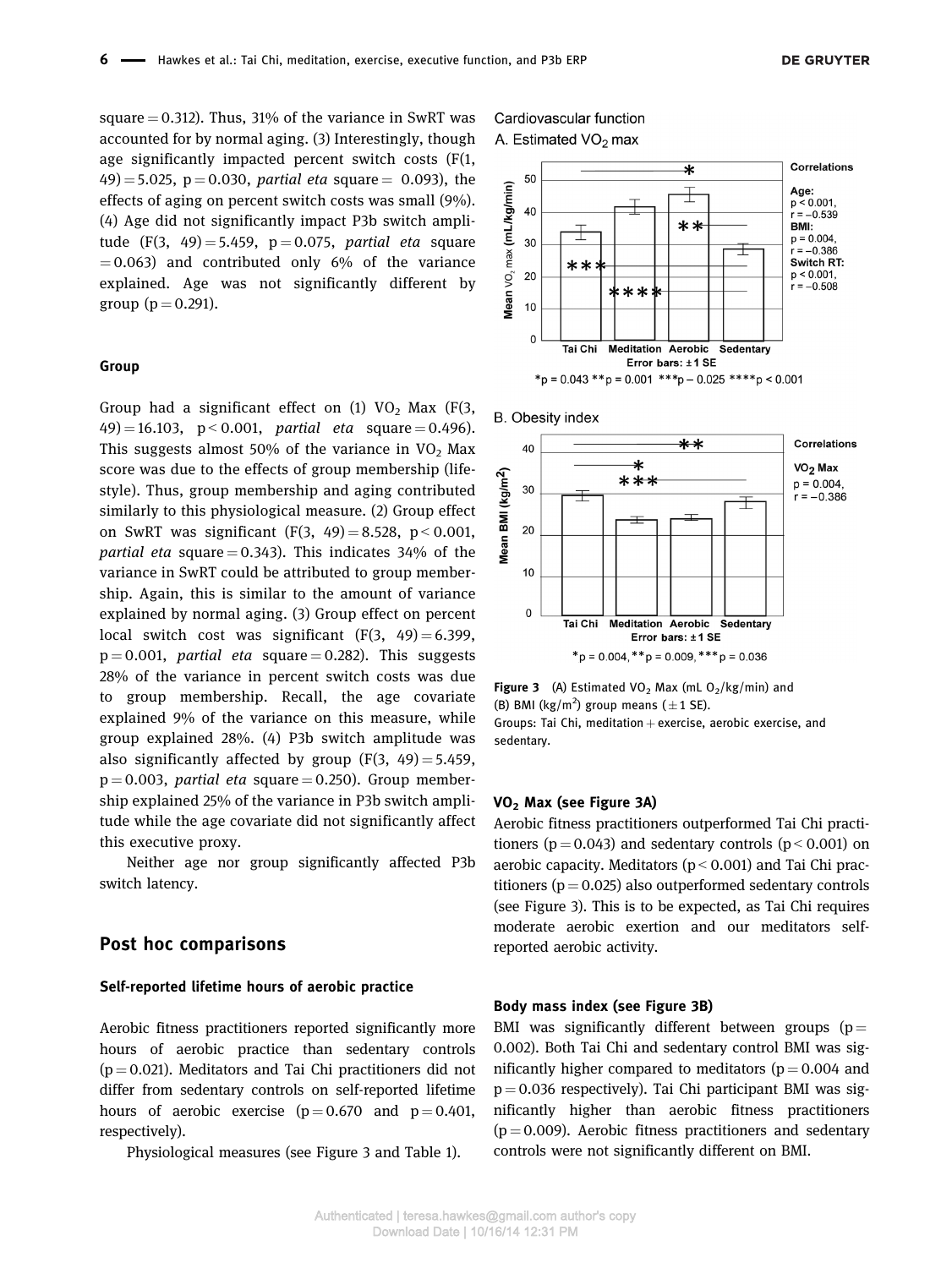Cognitive measures (see Figure 4 and Table 2) **Switch reaction time** 





#### Neural function





Figure 4 (A) Percent local switch costs and (B) P3b switch trial amplitude (μV) group means.

Groups: Tai Chi, meditation  $+$  exercise, aerobic exercise, and sedentary ( $\pm$  1 SE).

Tai Chi ( $p < 0.001$ ), meditation ( $p = 0.001$ ), and aerobic fitness practitioners  $(p = 0.014)$  showed significantly shorter SwRTs than sedentary controls. There were no significant differences between training groups on SwRT.

#### Percent local switch costs (see Figure 4A)

Tai Chi ( $p = 0.001$ ) and meditation practitioners ( $p = 0.006$ ) showed significantly lower local percent switch costs than sedentary controls. Importantly, aerobic fitness practitioners did not differ significantly on percent local switch costs compared to all other groups.

#### P3b switch amplitude (see Figure 4B)

Similar to local switch cost results, Tai Chi ( $p = 0.031$ ) and meditation plus exercise practitioners ( $p = 0.003$ ) showed significantly larger P3b switch amplitudes than sedentary controls. Again, aerobic fitness practitioners and sedentary controls did not differ significantly on this key executive function measure.

#### P3b switch latency

There were no significant differences between groups, though P3b switch latency was significantly and negatively correlated with percent local switch costs  $(p = 0.009, r = -0.354)$ , suggesting lower switch costs were associated with longer P3b switch latencies.

#### Correlations (see Table 3)

Correlations supply evidence that significant patterns of association are present in a data set. To control for multiple tests of significance, only correlations significant at the p< 0.0125 level are reported in Table 3. Group membership was significantly and positively correlated with SwRT ( $p = 0.003$ ,  $r = 0.400$ ) and switch costs ( $p < 0.001$ ,

|  |  |  |  | Table 3 Pearson's correlations between key measures. |
|--|--|--|--|------------------------------------------------------|
|--|--|--|--|------------------------------------------------------|

|                 | Group | Age      | <b>VO2</b> | <b>BMI</b>            | <b>SwRT</b>        | <b>SCosts</b>      | P3b Amp               | P3b Lat  |
|-----------------|-------|----------|------------|-----------------------|--------------------|--------------------|-----------------------|----------|
| Group           |       | $-0.206$ | $-0.142$   | $-0.037$              | 0.400 <sup>a</sup> | $0.468^{\rm a}$    | $-0.409$ <sup>a</sup> | $-0.194$ |
| Age             |       |          | $-0.539^b$ | 0.003                 | $0.433^a$          | 0.181              | $-0.156$              | 0.143    |
| VO <sub>2</sub> |       |          |            | $-0.386$ <sup>a</sup> | $-0.508^{\rm b}$   | $-0.289$           | $0.324$ <sup>a</sup>  | 0.077    |
| BMI             |       |          |            |                       | 0.144              | $-0.010$           | $-0.201$              | $-0.198$ |
| <b>SwRT</b>     |       |          |            |                       |                    | 0.660 <sup>b</sup> | $-0.517^b$            | $-0.289$ |
| <b>SCosts</b>   |       |          |            |                       |                    |                    | $-0.370$ <sup>a</sup> | $-354^a$ |
| P3b Amp         |       |          |            |                       |                    |                    |                       | 0.214    |
| P3b Lat         |       |          |            |                       |                    |                    |                       |          |

 $^{\rm a}$ p < 0.0125,  $^{\rm b}$ p < 0.001. Group (Tai Chi $=$  1, Meditation $=$  2, Aerobic $=$  3, Sedentary $=$  4); age (years); estimated VO $_2$  Max (mL O $_2$ /kg/ min); BMI (kg/m<sup>2</sup>); SwRT (ms); Scosts, % local switch costs (SwRT – no-SwRT/no-SwRT); P3b Amp, P3b ERP switch trial amplitude (μV); P3b Lat, P3b ERP switch trial latency (ms).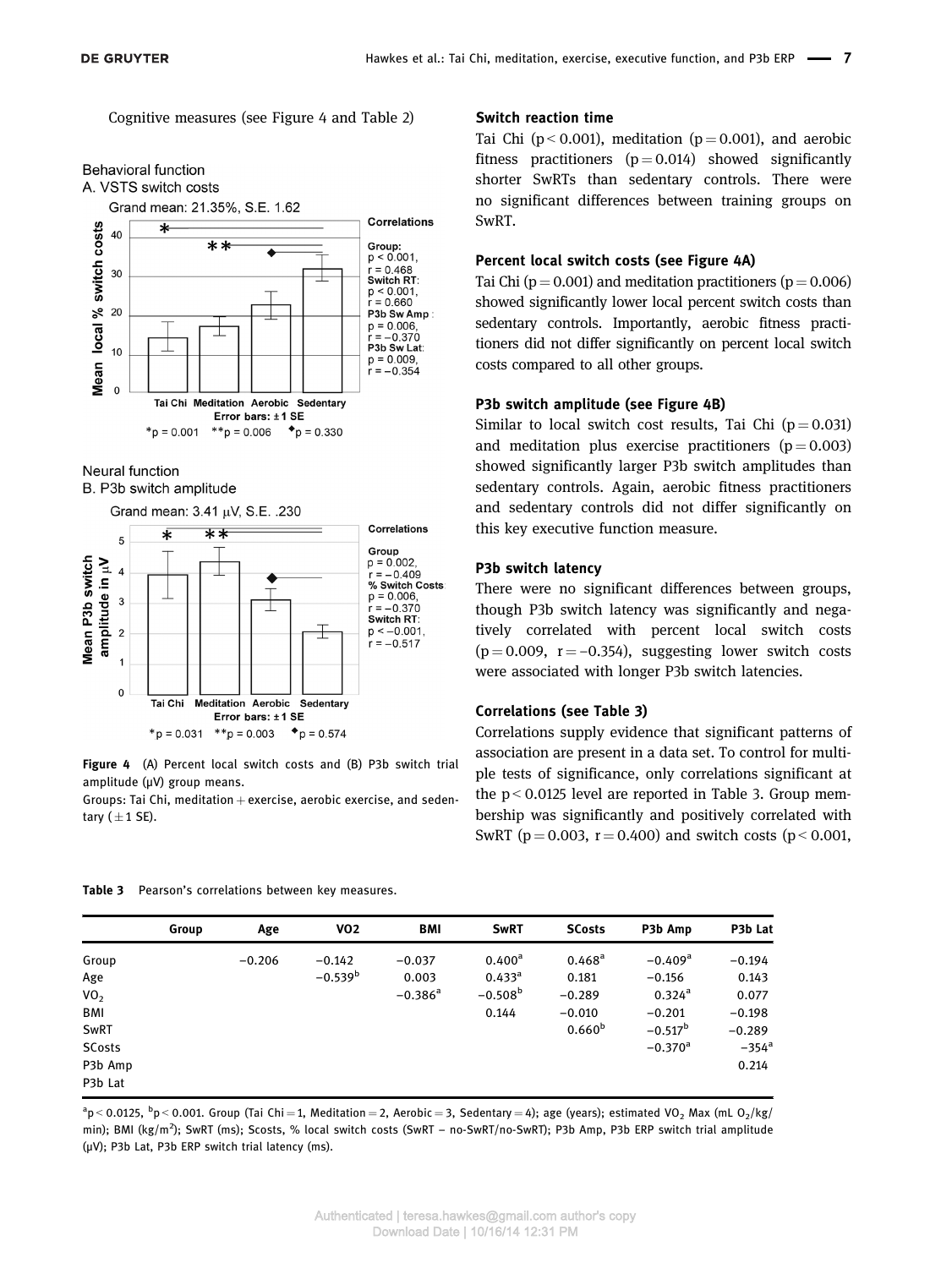$r = 0.468$ ), and negatively correlated with P3b switch amplitude (p = 0.002, r =  $-0.409$ ). Though age did not differ significantly between our groups  $(p = 0.291)$ , SwRT was significantly and positively correlated with age ( $p = 0.001$ ,  $r = 0.433$ ; greater age was correlated with longer SwRTs) and switch costs  $(p < 0.001,$  $r = 0.660$ ; lower switch costs were correlated with shorter SwRTs). SwRT was significantly and negatively correlated with VO<sub>2</sub> Max (p < 0.001, r =  $-0.508$ ; greater aerobic capacity was correlated with shorter SwRTs) and P3b switch amplitude ( $p < 0.001$ ,  $r = -0.517$ ; shorter reaction times were correlated with larger P3b switch amplitudes).

Percent local switch costs were significantly and positively correlated with group ( $p < 0.001$ ,  $r = 0.468$ ). Tai Chi and meditation practice were associated with lower percent local switch costs and SwRT ( $p < 0.001$ ,  $r = 0.660$ ; higher switch costs were correlated with longer SwRTs). Percent local switch costs were significantly and negatively correlated with P3b switch amplitude  $(p = 0.006, r = -0.370;$  lower switch costs were correlated with larger P3b switch amplitudes).

Overall, aerobic fitness participants and sedentary controls demonstrated longer SwRTs, larger switch costs, and smaller P3b switch amplitudes compared to Tai Chi and meditation groups.

### **Discussion**

This cross-sectional, controlled study compared the effects of long-term training in Tai Chi, meditation plus exercise, or aerobic exercise alone to a sedentary lifestyle, on normally aging adult human aerobic capacity and executive function. We utilized an ecologically valid task switch paradigm and dense-array EEG to characterize executive function neural substrates. Only Tai Chi and meditation plus exercise groups demonstrated larger P3b ERP switch trial amplitudes compared to sedentary controls. Interestingly, aerobic fitness practitioners did not differ from any of our other groups on these two measures, suggesting a mid-range of possible practice effects.

Interestingly, Tai Chi practitioners were on average a decade older than aerobic practitioners, yet they outperformed sedentary controls on percent local switch costs and P3b switch amplitudes, while the aerobic fitness group did not. Meditators also outperformed sedentary controls while aerobic fitness practitioners did not. However, the mean age difference between these groups was only ~5 years. This suggests the mental concentration required to perform meditation in combination with chronic aerobic exertion may confer superior executive function benefits compared to exercise alone. Taken together, this convergent evidence suggests Tai Chi benefits executive function in a manner similar to meditation plus exercise, and both Tai Chi and meditation plus exercise may confer superior executive function benefits compared to aerobic exercise alone.

This study has some key limitations: first, its crosssectional design. Individuals self-selected into their training program. This self-selection may be due to genetic, socio-economic, convenience, or environmental factors which we did not directly assess. Thus, these results may not generalize robustly. Likewise, our sample was drawn from a racially and socio-economically homogenous population. While we can say these results may generalize to similar samples, we cannot speculate on samples from significantly different racial or socio-economic populations.

One could also argue a limitation to the study is that there is no group that practiced mental training in isolation from exercise., Since it is known that mental training benefits executive function, it could be argued that benefits of mental training plus exercise (which was found in this study in the meditation group who also participated in aerobic exercise) do not imply mental training is interacting with exercise, or facilitating the effects of exercise. Instead, each could have its own independent effect on attentional performance. We agree and would simply argue it appears mental training may have added extra benefits to those conferred by aerobic exercise alone. Further controlled studies will need to be done to evaluate these putative effects.

## Conclusions

This study showed long-term practice of Tai Chi benefited a neurophysiological index of executive function. Training groups all outperformed sedentary controls on estimated  $VO<sub>2</sub>$  Max, suggesting they received expected exercise-related benefits. These results also suggest individuals who engaged in chronic aerobic exercise in combination with mental concentration (Tai Chi and meditation) may have received greater executive function benefits than individuals engaging in aerobic fitness practice alone. Since these three training programs are routinely available in educational, Parks & Recreation,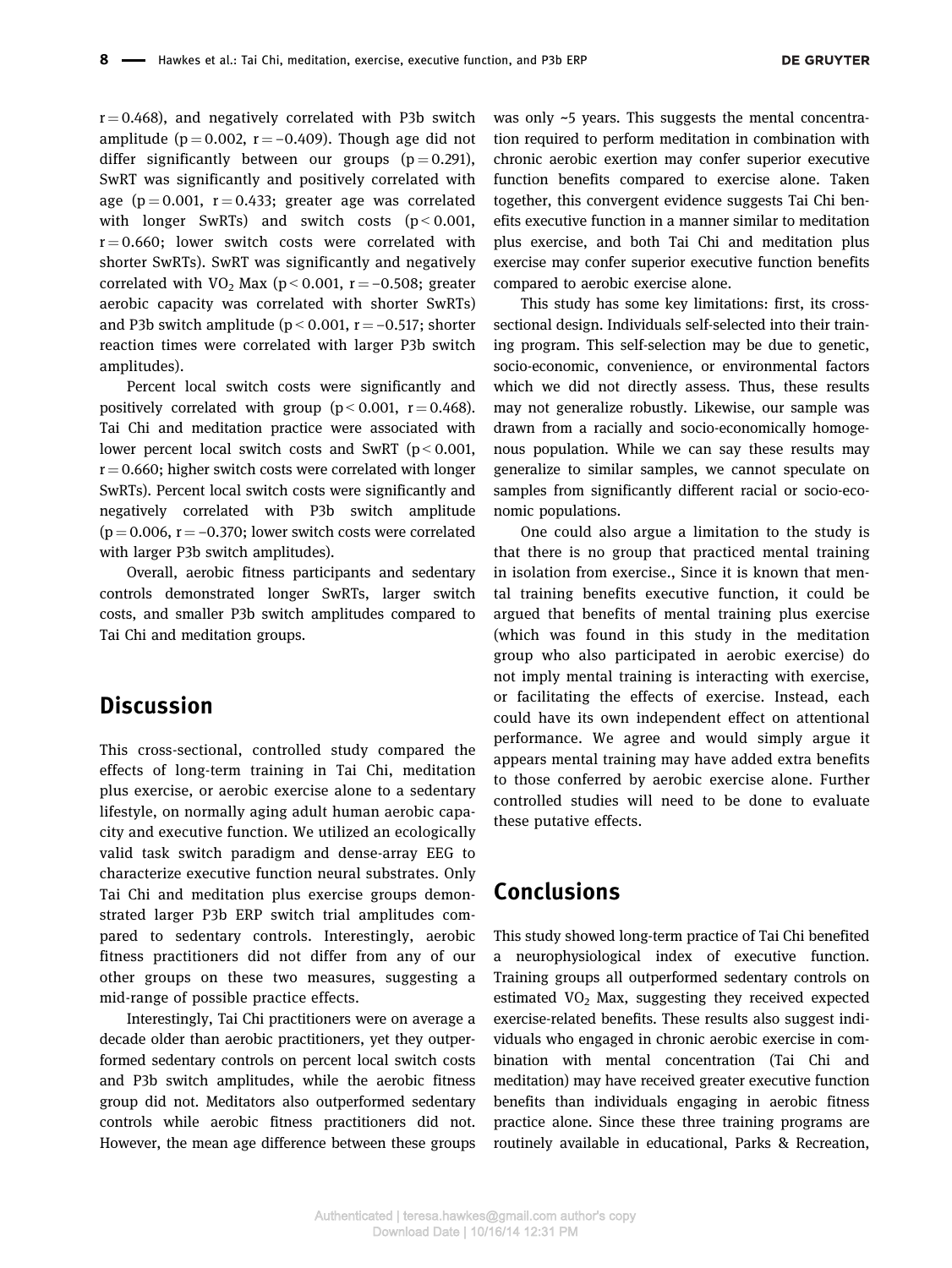and wellness center settings, they may provide diverse and economical options for health care professionals designing personalized health care protocols to optimize cognitive and cardiovascular capacity in normally aging adults.

On September 4th, 2014 our EEG system manufactureer, Electrical Geodesics, Inc. (EGI), made the authors aware of a 36ms temporal offset introduced into the EEG signal by the amplifiers' built in digital filter. While the authors of the paper accounted for the 7ms offset introduced by the latency between the amplifier and the monitor, they were unaware of this additional offset. However, as the results are the product of an intergroup comparison, these offsets have no effect on the final outcome.

Author contributions: All the authors have accepted responsibility for the entire content of this submitted manuscript and approved submission.

Research funding: This work supported by a Francisco J. Varela Research Award, Mind & Life Institute, 2007, and an NIH T-32 Systems Training Grant Appointment (Grant # T32-GM07257), Institute of Neuroscience, University of Oregon, 2008.

Employment or leadership: None declared. Honorarium: None declared.

Competing interests: The funding organization(s) played no role in the study design; in the collection, analysis, and interpretation of data; in the writing of the report; or in the decision to submit the report for publication.

### References

- 1. Chan D, Woollacott MH. Effects of level of meditation experience on attentional focus: is the efficiency of executive or orientation networks improved? J Altern Complement Med 2007;13:651–7.
- 2. Hillman CH, Kramer AF, Belopolsky AV, Smith DP. A cross-sectional examination of age and physical activity on performance and event-related brain potentials in a task switching paradigm. Int J Psychophysiol 2006;59:30–9.
- 3. Ratey JJ, Loehr JE. The positive impact of activity on cognition during adulthood: a review of underlying mechanisms, evidence and recommendations. Rev Neurosci 2011;2212:171–95.
- 4. Dishman RK, Berthoud H-R, Booth FW, Cotman CW, Edgerton R, Fleshner MR, et al. The neurobiology of exercise. Obesity 2006;14:345–56.
- 5. Hatta A, Nishihira Y, Kim SR, Kaneda T, Kida T, Kamijo K, et al. Effects of habitual moderate exercise on response processing and cognitive processing in older adults. Jpn J Physiol 2005;55:29–36.
- 6. Micozzi MS. Fundamentals of complementary and alternative medicine, 2nd ed., vol. 31. New York: Churchill Livingstone, 2001:118.
- 7. Gatts S. A tai chi chuan training model to improve balance control in older adults. Curr Aging Sci 2008;1:68–70.
- 8. Sabia S, Kivimaki M, Shipley MJ, Marmot MG. Singh-manoux. Body mass index over the adult life course and cognition in late midlife: the Whitehall II cohort study. Am J Clin Nutr 2009;89:601–7.
- 9. Polich J. Updating P300: an integrative theory of P3a and P3b. Clin Neurophysiol 2007;118:2128–48.
- 10. Altmann EM, Gray WD. An integrated model of cognitive control in task switching. Psychol Rev 2008;115:602–39.
- 11. Poulsen C, Luu P, Davey C, Tucker DM. Dynamics of task sets: evidence from dense-array event-related potentials. Cogn Brain Res 2005;24:133–54.
- 12. Colcombe S, Kramer AF. Fitness effects on the cognitive function of older adults: a meta-analytic study. Psychol Sci 2003;14: 125–30.
- 13. Luck SJ. An introduction to the event-related potential technique. Cambridge, MA: MIT Press, 2005.
- 14. Grillner S, Graybiel AM. Microcircuits. The interface between neurons and global brain function. Cambridge, MA: MIT Press, 2006.
- 15. Miyake A, Friedman NP, Emerson MJ, Witzki AH, Howeter A. The unity and diversity of executive functions and their contributions to complex "frontal lobe" tasks: a latent variable analysis. Cogn Psychol 2000;41:49–100.
- 16. Gilbert SJ, Burgess PW. Executive function. Curr Biol 2008;18: R110–4.
- 17. Duncan CC, Barry RJ, Connolly JF, Fischer C, Michie PT, Naatanen R, et al. Event-related potentials in clinical research: guidelines for eliciting, recording and quantifying mismatch negativity, P300 and N400. Clin Neurophysiol 2009;120: 1883–908.
- 18. Knight R. Neural mechanisms of event-related potentials from human lesion studies. In: Rohbraugh J, Parasuraman R, Johnson R, editors. Event-related brain potentials: basic issues and applications. New York: Oxford University Press, 1990:3–18.
- 19. Knight RT. Contribution of human hippocampal region to novelty detection. Nature 1996;383:356–9.
- 20. Pontifex MD, Hillman CH, Polich J. Age, physical fitness, and attention: P3a and P3b. Psychophysiology 2009;46:379–97.
- 21. Segalowitz SJ, Wintink AJ, Cudmore LJ. P3 topographical change with task familiarization and task complexity. Cogn Brain Res 2001;12:451–7.
- 22. Kline GM, Porcari JP, Hintermeister R, Freedson PS, Ward A, McCarron RF, et al. Estimation of VO2 max from a one mile track walk, gender, age, and body weight. Med Sci Sports Exerc 1987;19:253–9.
- 23. Li JX, Hong Y, Chan KM. Tai chi: physiological characteristics and beneficial effects on health. Br J Sports Med 2001;35: 148–56.
- 24. Lutz A, Dunne JD, Davidson RJ. Meditation and the neuroscience of consciousness: an introduction. In: Zelazo PD, Moscovitch M, Thompson E, editors. The Cambridge handbook of consciousness. Cambridge, UK: Cambridge University Press, 2007.
- 25. Powers SK, Howley ET. Exercise physiology. Theory and application to fitness and performance, 5th ed. Boston, MA: McGraw Hill, 2004:A-7.
- 26. Luskin F. Transformative practices for integrating mind-bodyspirit. J Altern Comp Med 2004;10:S15–23.